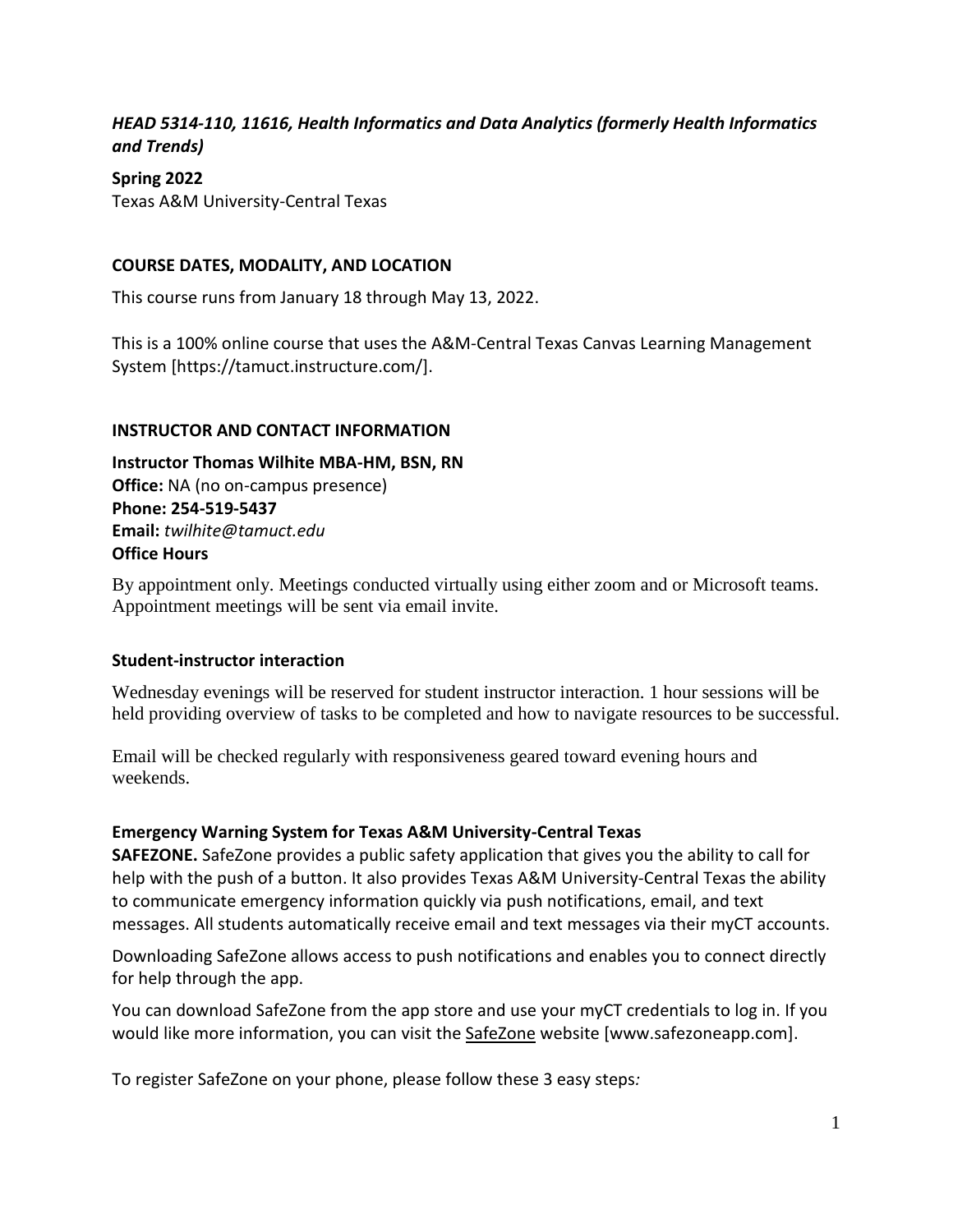- 1. Download the SafeZone App from your phone store using the link below:
	- o [iPhone/iPad:](https://apps.apple.com/app/safezone/id533054756) [https://apps.apple.com/app/safezone/id533054756]
	- o [Android Phone / Tablet](https://play.google.com/store/apps/details?id=com.criticalarc.safezoneapp) [https://play.google.com/store/apps/details?id=com.criticalarc.safezoneapp]
- 2. Launch the app and enter your myCT email address (e.g. {name}@tamuct.edu)
- 3. Complete your profile and accept the terms of service

### **COURSE INFORMATION**

### **Course Overview and description**

### **HEAD 5314**

This course provides an overview of the use of information technology and data analytics as they apply to healthcare, including the basic structure and function of computers, information retrieval, electronic health records, physician order entry, telemedicine, consumer health informatics, security, privacy, and confidentiality in the electronic environment, HIPAA regulations, ethics, computerized medical imaging, decision support, and the use of data analytics in healthcare. The course will provide the student with the fundamental knowledge necessary to practice within the modern healthcare environment and communicate with information technology (IT) personnel.

### **Student Learning Outcomes**

#### **HEAD 5314:**

After completing this course, learners should be able to:

- 1. Demonstrate a knowledge of applicable laws, policies, standards, and regulations related to medical information when making operational or strategic decisions in a healthcare environment
- 2. Explain the basic form and function of a technology infrastructure and how it supports information storage, retrieval, transfer in a healthcare environment
- 3. Formulate a strategy to exchange information between various health systems
- 4. Demonstrate how data analytics drives process improvement in healthcare delivery systems
- 5. Demonstrate an ability to communicate effectively with the IT, clinical, and executive stakeholders and end-users of healthcare information systems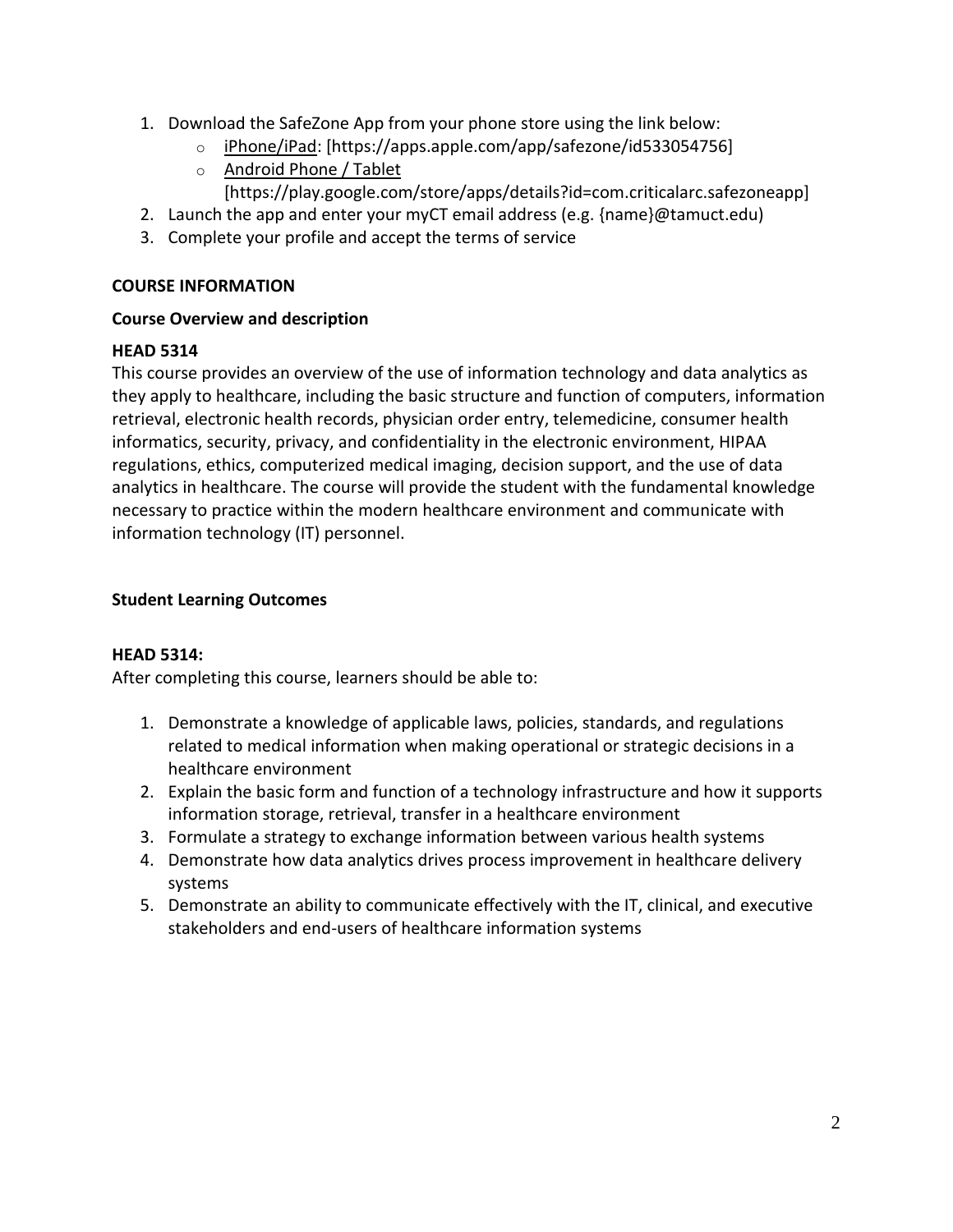## **Required Reading and Textbook(s)**

Required readings will be derived from multiple professional and or governmental resources such as HealthIT.gov, CMS.gov, HHS.gov, ncbi.nlm.nih.gov, and HIMSS.org

### **COURSE REQUIREMENTS**

Course Requirements:

Competency regarding the following objectives will be demonstrated by successfully completing assignments.

- 1. Demonstrate a knowledge of applicable laws, policies, standards, and regulations related to medical information when making operational or strategic decisions in a healthcare environment
	- a. Student will submit summary detailing how healthcare got to the point of utilizing EHRs. Briefly describe some of the laws, policies, regulations that dictate how hospitals must utilize EHRs.
	- b. Student will:
		- i. Summarize HiTech and Hippa and how it impacts Data within Healthcare.
		- ii. Summarize the impact that the Promoting Interopability Program has on healthcare
- 2. Explain the basic form and function of a technology infrastructure and how it supports information storage, retrieval, transfer in a healthcare environment
	- a. Student will submit summary describing in detail how BA Contracts and HIPPA play a role with data and facilities using vendors
	- b. **Midterm Essay**: Information storage, retrieval, and exchanging of healthcare data is highly regulated. Student will summarize or list items and or fail safes that must be in place to protect patient data and meet regulatory requirements.
		- *i. Specific details about this assignment will be posted on Canvas*
- 3. Formulate a strategy to exchange information between various health systems
	- a. provide Summary in which Healthcare systems are able to exchange information with each other and with consumers. Be detailed as different strategies, programs serve a different purpose. Advise if any costs are associated and advise witch methodology is most efficient
- 4. Demonstrate how data analytics drives process improvement in healthcare delivery systems
	- a. Provide summary of the 4 types of Analytics. Covid is wrecking havoc within the healthcare infrastructure. As health systems try to navigate and prepare for the worst, what type of analytics would a informaticist employ and why?
	- b. Student will turn in assignment working with Data Activity
- 5. Demonstrate an ability to communicate effectively with the IT, clinical, and executive stakeholders and end-users of healthcare information systems
	- a. **Course Final:** Submit video Presentation, no longer than 5 minutes presenting data on worksheet from previous week.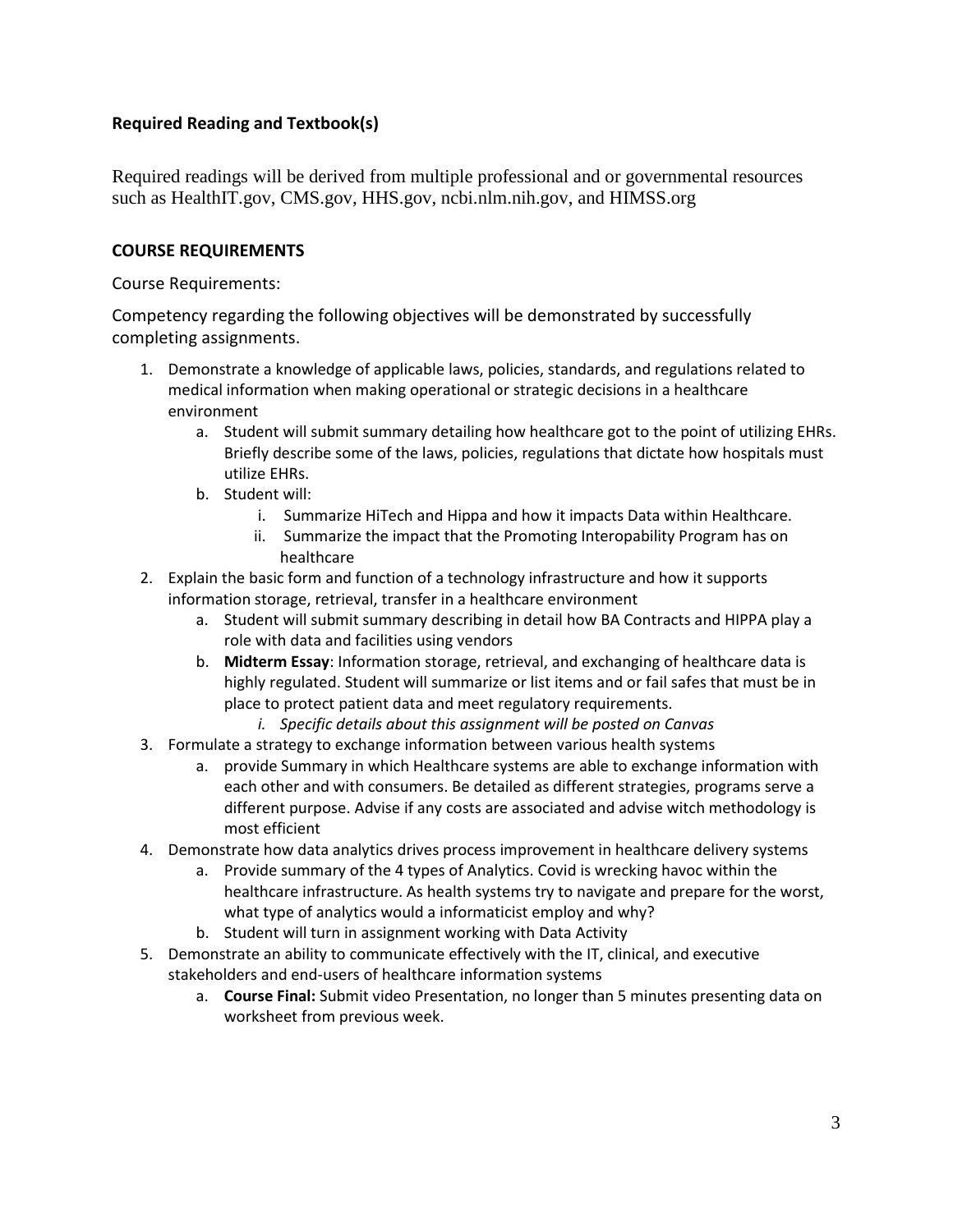### **Grading Criteria Rubric and Conversion**

Students earn their course grades by completing the items below; no extra credit assignments are given. To pass this course satisfactorily, students must complete each of the graded items listed below.

| Category of Competence        | Percentage | Points |
|-------------------------------|------------|--------|
| General Discussion (6 @ 75    | 45         | 450    |
| points each)                  |            |        |
| Midterm Essay (1 @ 275        | 27.5       | 275    |
| points)                       |            |        |
| Final Presentation (1 $@$ 275 | 27.5       | 275    |
| points)                       |            |        |
| Total                         | 100        | 1000   |

The overall Final Course grade will follow the grading table as shown below.

| Category of Competence         | Letter Grade | <b>Numerical Grade Value</b> |
|--------------------------------|--------------|------------------------------|
| Excellent (student             | А            | 89.5 and above               |
| demonstrated vast              |              |                              |
| understanding of content)      |              |                              |
| <b>Competency Demonstrated</b> | R            | $79.5 - 89.4$                |
| Nearing competency             |              | $69.5 - 79.4$                |
| Competency not                 |              | 69.4 and below, failing      |
| demonstrated                   |              |                              |

- There are no "Curving" of grades
- ◆ No Extra Credit will be granted.

Your instructor reserves the right to make modifications to the course activities to better achieve course outcomes. If any changes are needed, you will be given plenty of advance notice, and no changes will be made that result in grade reductions.

## **Posting of Grades**

*For all assignments submitted, students can expect grades to be posted no later than Sunday of school week. Any delays of grades being posted will be communicated via Canvas.*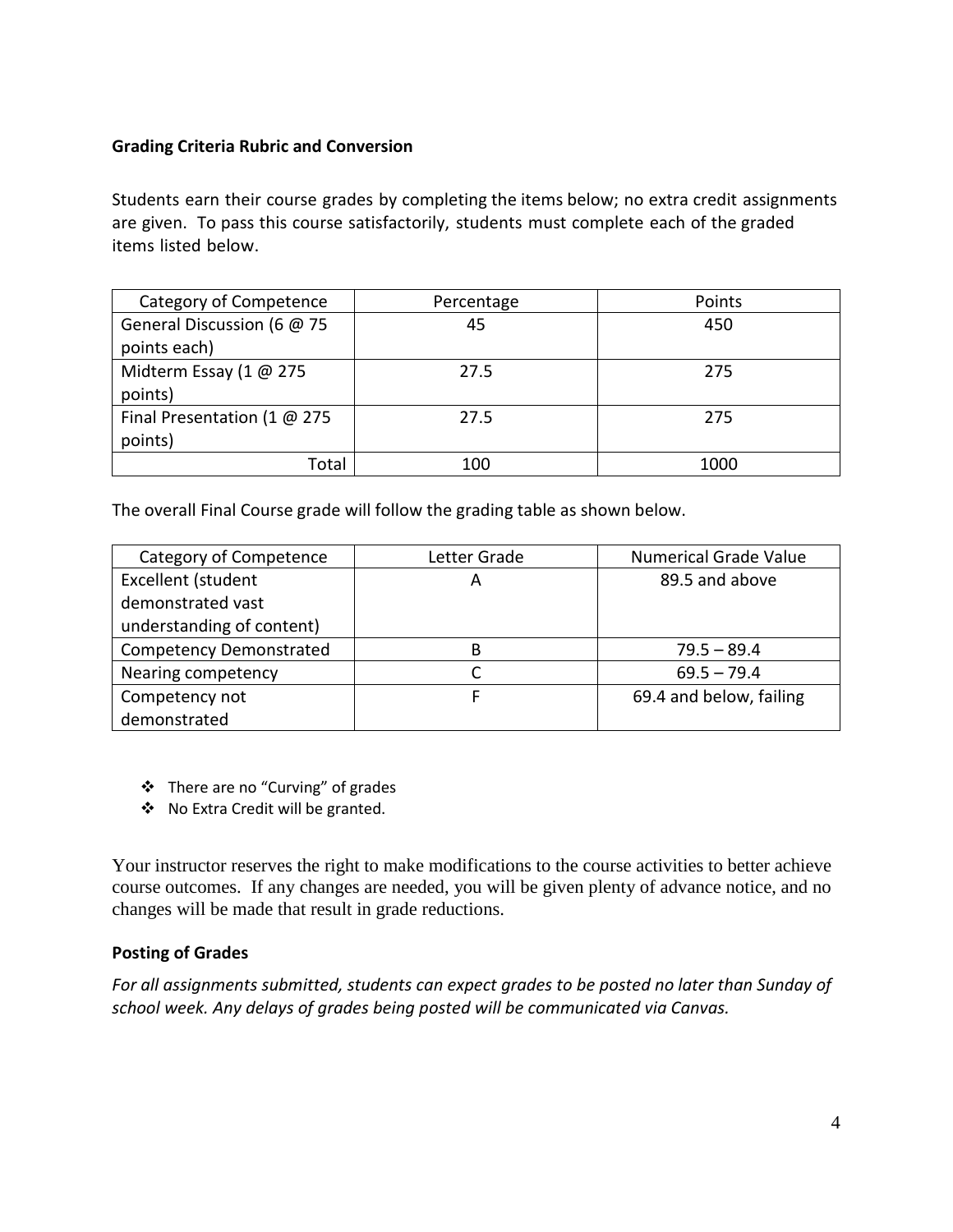### **Grading Policies**

Extensions will only be granted in the event of a documented emergency.

#### **COURSE OUTLINE AND CALENDAR**

#### **Complete Course Calendar**

The official course schedule will be posted and maintained on the course Canvas page.

#### **Important University Dates**

*Please click this link to view the University Academic Calendar: https://www.tamuct.edu/registrar/academic-calendar.html*

#### **TECHNOLOGY REQUIREMENTS AND SUPPORT**

Computing proficiency is required for this course. Student must be versed on utilizing web cams, Zoom or Microsoft Teams, Canvas, Microsoft Word, and Microsoft Excel. Student must be able to play videos on their device as some sections will require watching videos. In order to communicate with instructor, please ensure you email is accessible and your technology device has camera and microphone. The final will require student to record themselves giving a presentation and uploading to Canvas.

#### **Technology Requirements**

This course will use the A&M-Central Texas Instructure Canvas learning management system. **We strongly recommend the latest versions of Chrome or Firefox browsers. Canvas no longer supports any version of Internet Explorer.**

Logon to A&M-Central Texas Canvas [https://tamuct.instructure.com/] or access Canvas through the TAMUCT Online link in myCT [https://tamuct.onecampus.com/]. You will log in through our Microsoft portal.

Username: Your MyCT email address. Password: Your MyCT password

#### **Canvas Support**

Use the Canvas Help link, located at the bottom of the left-hand menu, for issues with Canvas. You can select "Chat with Canvas Support," submit a support request through "Report a Problem," or call the Canvas support line: 1-844-757-0953.

For issues related to course content and requirements, contact your instructor.

#### **Online Proctored Testing**

There is no online proctored testing for this course.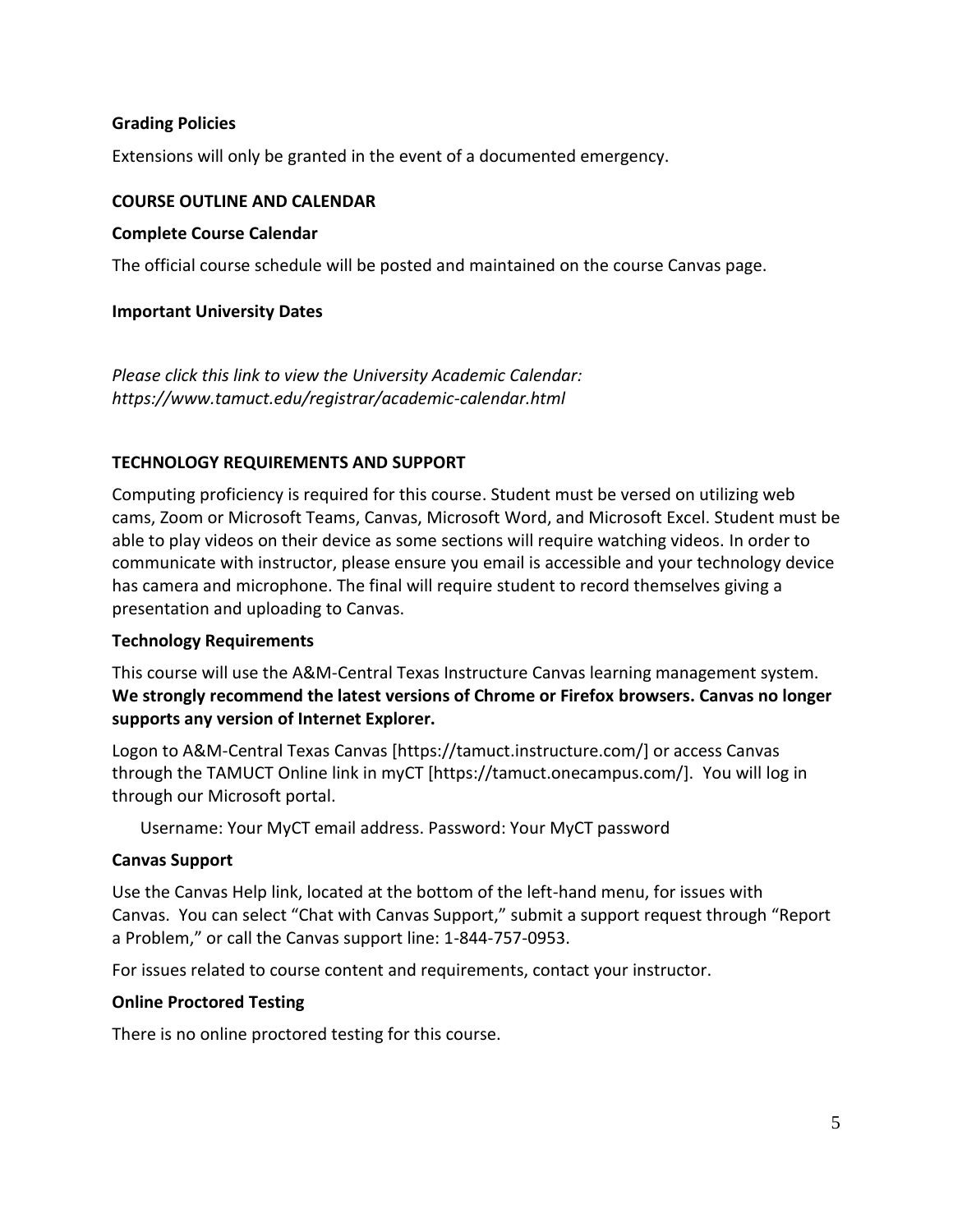### **Other Technology Support**

For log-in problems, students should contact Help Desk Central, 24 hours a day, 7 days a week

Email: [helpdesk@tamu.edu](mailto:helpdesk@tamu.edu) Phone: (254) 519-5466 [Web Chat:](http://hdc.tamu.edu/) [http://hdc.tamu.edu] *Please let the support technician know you are an A&M-Central Texas student.*

## **UNIVERSITY RESOURCES, PROCEDURES, AND GUIDELINES**

### **Drop Policy**

If you discover that you need to drop this class, you must complete the [Drop Request](https://dynamicforms.ngwebsolutions.com/casAuthentication.ashx?InstID=eaed95b9-f2be-45f3-a37d-46928168bc10&targetUrl=https%3A%2F%2Fdynamicforms.ngwebsolutions.com%2FSubmit%2FForm%2FStart%2F53b8369e-0502-4f36-be43-f02a4202f612) Dynamic Form through Warrior Web.

[https://dynamicforms.ngwebsolutions.com/casAuthentication.ashx?InstID=eaed95b9-f2be-45f3-a37d-

46928168bc10&targetUrl=https%3A%2F%2Fdynamicforms.ngwebsolutions.com%2FSubmit%2F Form%2FStart%2F53b8369e-0502-4f36-be43-f02a4202f612].

Faculty cannot drop students; this is always the responsibility of the student. The Registrar's Office will provide a deadline on the Academic Calendar for which the form must be completed. Once you submit the completed form to the Registrar's Office, you must go into Warrior Web and confirm that you are no longer enrolled. If you still show as enrolled, FOLLOW-UP with the Registrar's Office immediately. You are to attend class until the procedure is complete to avoid penalty for absence. Should you miss the drop deadline or fail to follow the procedure, you will receive an F in the course, which may affect your financial aid and/or VA educational benefits.

## **Academic Integrity**

Texas A&M University-Central Texas values the integrity of the academic enterprise and strives for the highest standards of academic conduct. A&M-Central Texas expects its students, faculty, and staff to support the adherence to high standards of personal and scholarly conduct to preserve the honor and integrity of the creative community. Any deviation by students from this expectation may result in a failing grade for the assignment and potentially a failing grade for the course. All academic misconduct concerns will be referred to the Office of Student Conduct. When in doubt on collaboration, citation, or any issue, please contact your instructor before taking a course of action.

For more [information](https://nam04.safelinks.protection.outlook.com/?url=https%3A%2F%2Fwww.tamuct.edu%2Fstudent-affairs%2Fstudent-conduct.html&data=04%7C01%7Clisa.bunkowski%40tamuct.edu%7Ccfb6e486f24745f53e1a08d910055cb2%7C9eed4e3000f744849ff193ad8005acec%7C0%7C0%7C637558437485252160%7CUnknown%7CTWFpbGZsb3d8eyJWIjoiMC4wLjAwMDAiLCJQIjoiV2luMzIiLCJBTiI6Ik1haWwiLCJXVCI6Mn0%3D%7C1000&sdata=yjftDEVHvLX%2FhM%2FcFU0B99krV1RgEWR%2BJ%2BhvtoR6TYk%3D&reserved=0) regarding the Student Conduct process, [https://www.tamuct.edu/student-affairs/student-conduct.html].

If you know of potential honor violations by other students, you may [submit](https://nam04.safelinks.protection.outlook.com/?url=https%3A%2F%2Fcm.maxient.com%2Freportingform.php%3FTAMUCentralTexas%26layout_id%3D0&data=04%7C01%7Clisa.bunkowski%40tamuct.edu%7Ccfb6e486f24745f53e1a08d910055cb2%7C9eed4e3000f744849ff193ad8005acec%7C0%7C0%7C637558437485262157%7CUnknown%7CTWFpbGZsb3d8eyJWIjoiMC4wLjAwMDAiLCJQIjoiV2luMzIiLCJBTiI6Ik1haWwiLCJXVCI6Mn0%3D%7C1000&sdata=CXGkOa6uPDPX1IMZ87z3aZDq2n91xfHKu4MMS43Ejjk%3D&reserved=0) a report, [https://cm.maxient.com/reportingform.php?TAMUCentralTexas&layout\_id=0].

## **Academic Accommodations**

At Texas A&M University-Central Texas, we value an inclusive learning environment where every student has an equal chance to succeed and has the right to a barrier-free education. The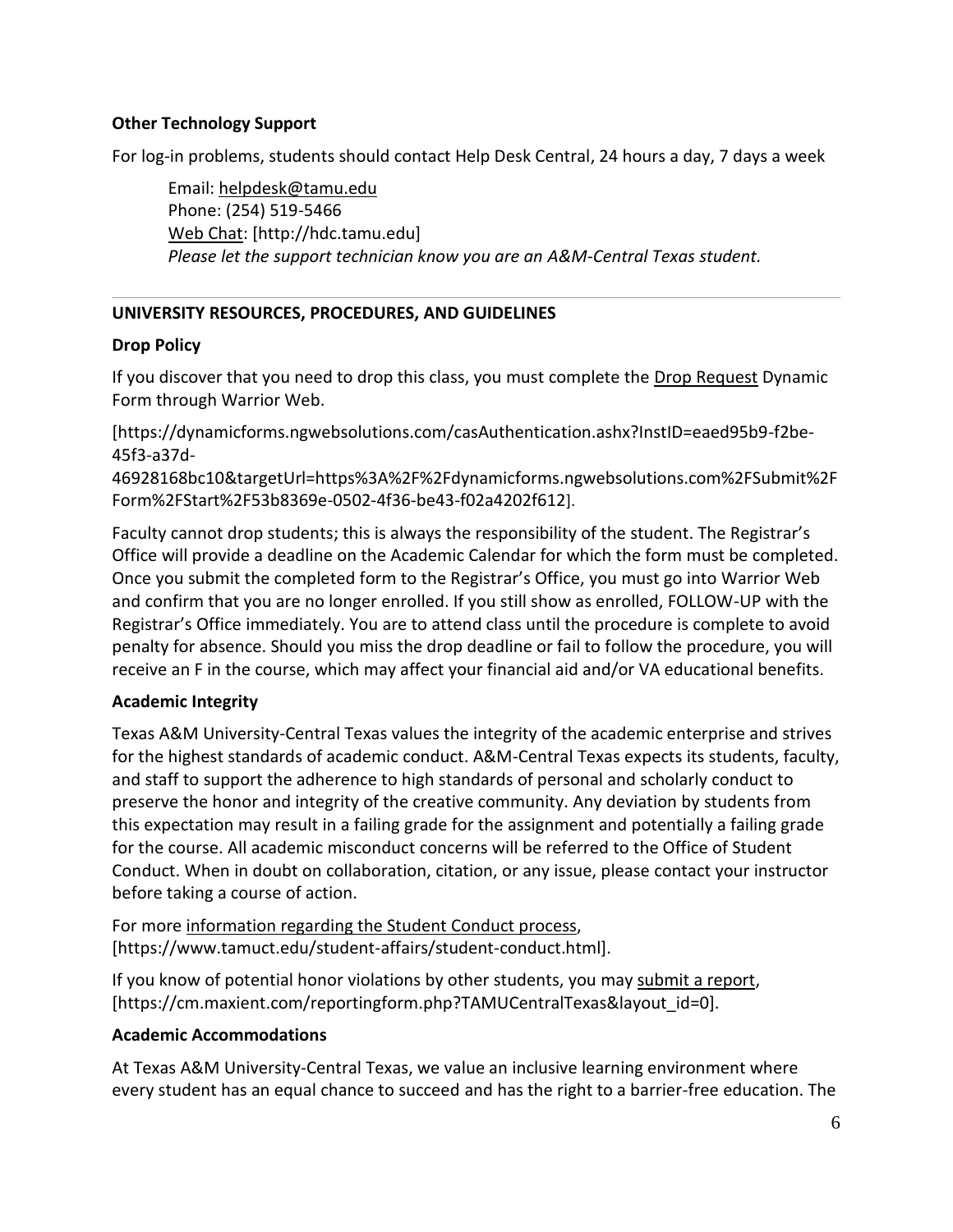Warrior Center for Student Success, Equity and Inclusion is responsible for ensuring that students with a disability receive equal access to the university's programs, services and activities. If you believe you have a disability requiring reasonable accommodations, please contact the Office of Access and Inclusion, WH-212; or call (254) 501-5836. Any information you provide is private and confidential and will be treated as such.

For more information, please visit our **Access & Inclusion Canvas page (log-in required)** [https://tamuct.instructure.com/courses/717]

# **Important information for Pregnant and/or Parenting Students**

Texas A&M University-Central Texas supports students who are pregnant and/or parenting. In accordance with requirements of Title IX and related guidance from US Department of Education's Office of Civil Rights, the Dean of Student Affairs' Office can assist students who are pregnant and/or parenting in seeking accommodations related to pregnancy and/or parenting. Students should seek out assistance as early in the pregnancy as possible. For more information, please visit [Student Affairs](https://www.tamuct.edu/student-affairs/pregnant-and-parenting-students.html) [https://www.tamuct.edu/student-affairs/pregnantand-parenting-students.html]. Students may also contact the institution's Title IX Coordinator. If you would like to read more about these [requirements and guidelines](http://www2.ed.gov/about/offices/list/ocr/docs/pregnancy.pdf) online, please visit the website [http://www2.ed.gov/about/offices/list/ocr/docs/pregnancy.pdf].

Title IX of the Education Amendments Act of 1972 prohibits discrimination on the basis of sex and gender–including pregnancy, parenting, and all related conditions. A&M-Central Texas is able to provide flexible and individualized reasonable accommodation to pregnant and parenting students. All pregnant and parenting students should contact the Associate Dean in the Division of Student Affairs at (254) 501-5909 to seek out assistance. Students may also contact the University's Title IX Coordinator.

## **Tutoring**

Tutoring is available to all A&M-Central Texas students, both virtually and in-person. Student success coaching is available online upon request.

If you have a question, are interested in becoming a tutor, or in need of success coaching contact the Warrior Center for Student Success, Equity and Inclusion at (254) 501-5836, visit the Warrior Center at 212 Warrior Hall, or by emailing [WarriorCenter@tamuct.edu.](mailto:WarriorCenter@tamuct.edu)

To schedule tutoring sessions and view tutor availability, please visit Tutor [Matching](https://tutormatchingservice.com/TAMUCT) [Services](https://tutormatchingservice.com/TAMUCT) [https://tutormatchingservice.com/TAMUCT] or visit the Tutoring Center in 111 Warrior Hall.

Chat live with a remote tutor 24/7 for almost any subject from on your computer! Tutor.com is an online tutoring platform that enables A&M-Central Texas students to log in and receive online tutoring support at no additional cost. This tool provides tutoring in over 40 subject areas except writing support. Access Tutor.com through Canvas.

## **University Writing Center**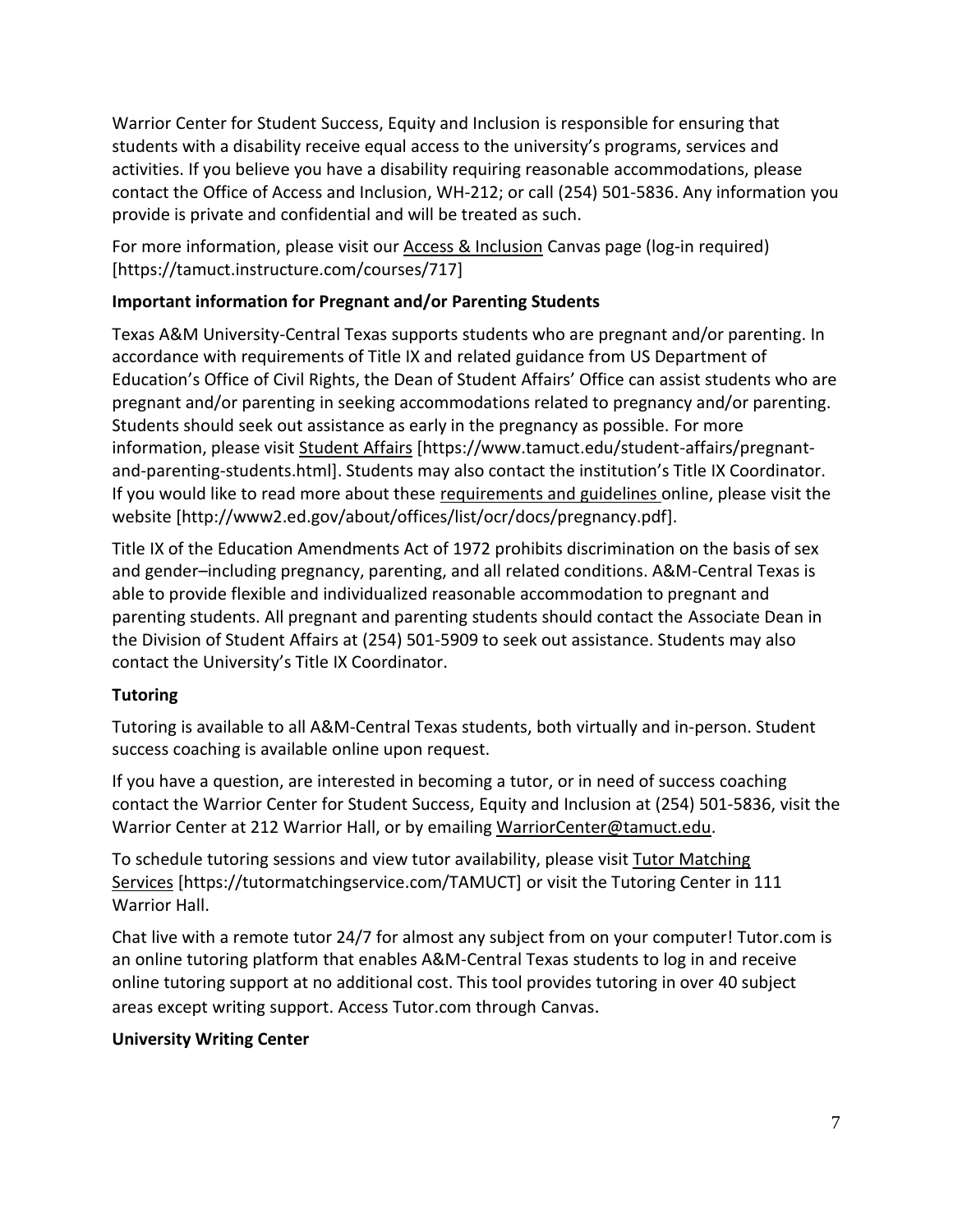University Writing Center: Located in Warrior Hall 416, the University Writing Center (UWC) at Texas A&M University–Central Texas (A&M–Central Texas) is a free service open to all A&M– Central Texas students. For the Spring 2022 semester, the hours of operation are from 10:00 a.m.-5:00 p.m. Monday thru Thursday in Warrior Hall 416 (with online tutoring available every hour as well) with satellite hours available online only Monday thru Thursday from 6:00-9:00 p.m. and Saturday 12:00-3:00 p.m.

Tutors are prepared to help writers of all levels and abilities at any stage of the writing process. While tutors will not write, edit, or grade papers, they will assist students in developing more effective composing practices. By providing a practice audience for students' ideas and writing, our tutors highlight the ways in which they read and interpret students' texts, offering guidance and support throughout the various stages of the writing process. In addition, students may work independently in the UWC by checking out a laptop that runs the Microsoft Office suite and connects to WIFI, or by consulting our resources on writing, including all of the relevant style guides. Whether you need help brainstorming ideas, organizing an essay, proofreading, understanding proper citation practices, or just want a quiet place to work, the UWC is here to help!

Students may arrange a one-to-one session with a trained and experienced writing tutor by making an appointment via [WCOnline](https://tamuct.mywconline.com/) [https://tamuct.mywconline.com/]. In addition, you can email Dr. Bruce Bowles Jr. at bruce.bowles@tamuct.edu if you have any questions about the UWC, need any assistance with scheduling, or would like to schedule a recurring appointment with your favorite tutor by making an appointment via [WCOnline](https://tamuct.mywconline.com/) [https://tamuct.mywconline.com/]. In addition, you can email Dr. Bruce Bowles Jr. at bruce.bowles@tamuct.edu if you have any questions about the UWC, need any assistance with scheduling, or would like to schedule a recurring appointment with your favorite tutor.

## **University Library**

The University Library provides many services in support of research across campus and at a distance. We offer over 200 electronic databases containing approximately 400,000 eBooks and 82,000 journals, in addition to the 96,000 items in our print collection, which can be mailed to students who live more than 50 miles from campus. Research guides for each subject taught at A&M-Central Texas are available through our website to help students navigate these resources. On campus, the library offers technology including cameras, laptops, microphones, webcams, and digital sound recorders.

Research assistance from a librarian is also available 24 hours a day through our online chat service, and at the reference desk when the library is open. Research sessions can be scheduled for more comprehensive assistance, and may take place virtually through WebEx, Microsoft Teams or in-person at the library. Schedule an [appointment](https://nam04.safelinks.protection.outlook.com/?url=https%3A%2F%2Ftamuct.libcal.com%2Fappointments%2F%3Fg%3D6956&data=04%7C01%7Clisa.bunkowski%40tamuct.edu%7Cde2c07d9f5804f09518008d9ab7ba6ff%7C9eed4e3000f744849ff193ad8005acec%7C0%7C0%7C637729369835011558%7CUnknown%7CTWFpbGZsb3d8eyJWIjoiMC4wLjAwMDAiLCJQIjoiV2luMzIiLCJBTiI6Ik1haWwiLCJXVCI6Mn0%3D%7C3000&sdata=KhtjgRSAw9aq%2FoBsB6wyu8b7PSuGN5EGPypzr3Ty2No%3D&reserved=0)

[here](https://nam04.safelinks.protection.outlook.com/?url=https%3A%2F%2Ftamuct.libcal.com%2Fappointments%2F%3Fg%3D6956&data=04%7C01%7Clisa.bunkowski%40tamuct.edu%7Cde2c07d9f5804f09518008d9ab7ba6ff%7C9eed4e3000f744849ff193ad8005acec%7C0%7C0%7C637729369835011558%7CUnknown%7CTWFpbGZsb3d8eyJWIjoiMC4wLjAwMDAiLCJQIjoiV2luMzIiLCJBTiI6Ik1haWwiLCJXVCI6Mn0%3D%7C3000&sdata=KhtjgRSAw9aq%2FoBsB6wyu8b7PSuGN5EGPypzr3Ty2No%3D&reserved=0) [https://tamuct.libcal.com/appointments/?g=6956]. Assistance may cover many topics, including how to find articles in peer-reviewed journals, how to cite resources, and how to piece together research for written assignments.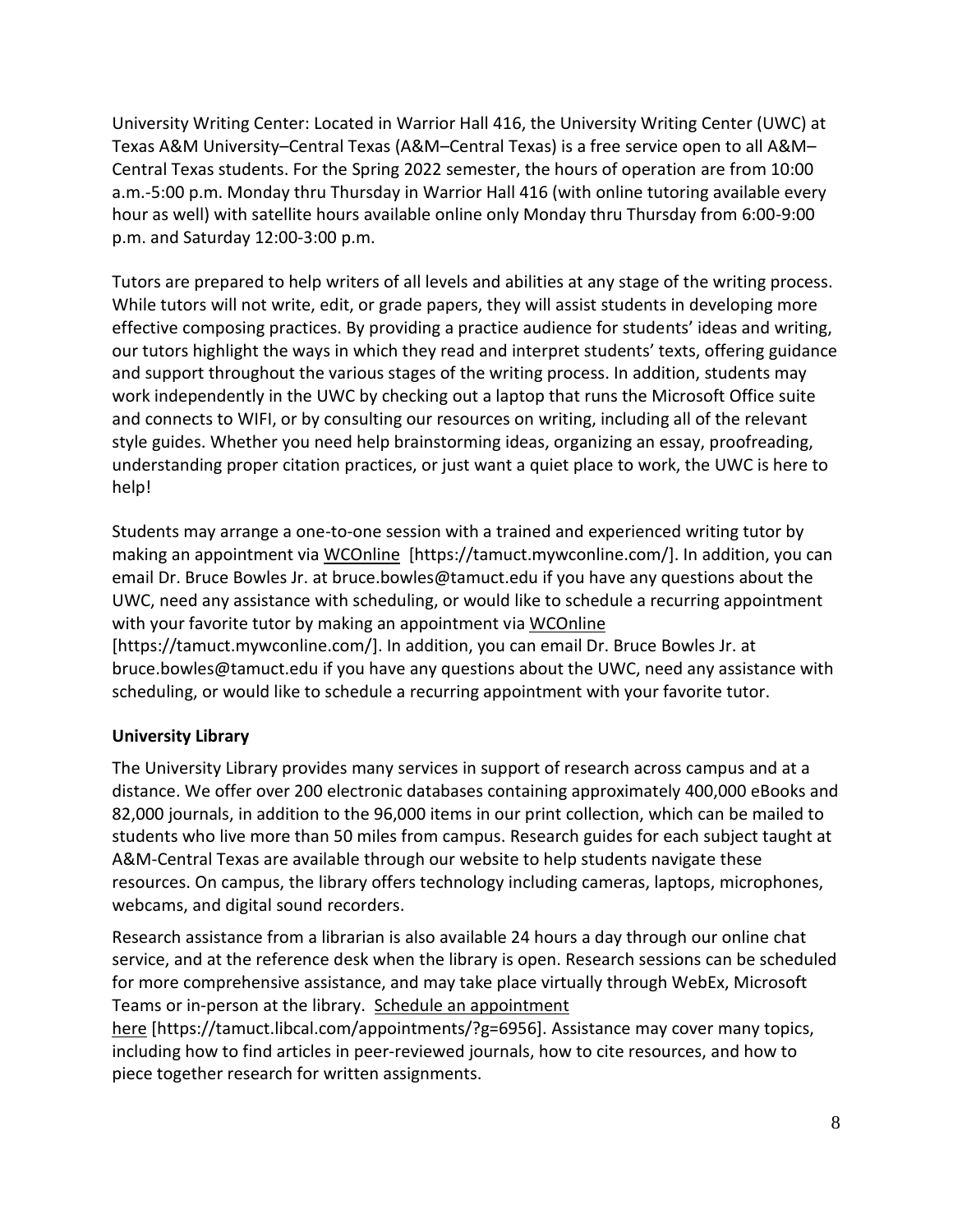Our 27,000-square-foot facility on the A&M-Central Texas main campus includes student lounges, private study rooms, group work spaces, computer labs, family areas suitable for all ages, and many other features. Services such as interlibrary loan, TexShare, binding, and laminating are available. The library frequently offers workshops, tours, readings, and other events. For more information, please visit our Library [website](https://nam04.safelinks.protection.outlook.com/?url=https%3A%2F%2Ftamuct.libguides.com%2Findex&data=04%7C01%7Clisa.bunkowski%40tamuct.edu%7C7d8489e8839a4915335f08d916f067f2%7C9eed4e3000f744849ff193ad8005acec%7C0%7C0%7C637566044056484222%7CUnknown%7CTWFpbGZsb3d8eyJWIjoiMC4wLjAwMDAiLCJQIjoiV2luMzIiLCJBTiI6Ik1haWwiLCJXVCI6Mn0%3D%7C1000&sdata=2R755V6rcIyedGrd4Os5rkgn1PvhHKU3kUV1vBKiHFo%3D&reserved=0) [http://tamuct.libguides.com/index].

## **OPTIONAL POLICY STATEMENTS**

## **A Note about Sexual Violence at A&M-Central Texas**

Sexual violence is a serious safety, social justice, and public health issue. The university offers support for anyone struggling with these issues. University faculty are mandated reporters, so if someone discloses that they were sexually assaulted (or a victim of Domestic/Dating Violence or Stalking) while a student at TAMUCT, faculty members are required to inform the Title IX Office. If you want to discuss any of these issues confidentially, you can do so through Student Wellness and Counseling (254-501-5955) located on the second floor of Warrior Hall (207L).

Sexual violence can occur on our campus because predators often feel emboldened, and victims often feel silenced or shamed. It is incumbent on ALL of us to find ways to actively create environments that tell predators we don't agree with their behaviors and tell survivors we will support them. Your actions matter. Don't be a bystander; be an agent of change. For additional information on campus policy and resources visit the [Title IX webpage](https://www.tamuct.edu/compliance/titleix.html) [\[https://www.tamuct.edu/compliance/titleix.html\]](https://www.tamuct.edu/compliance/titleix.html).

## **Behavioral Intervention**

Texas A&M University-Central Texas cares about the safety, health, and well-being of its students, faculty, staff, and community. If you are aware of individuals for whom you have a concern, please make a referral to the Behavioral Intervention Team. Referring your concern shows you care. You can complete the [referral](https://cm.maxient.com/reportingform.php?TAMUCentralTexas&layout_id=2) online [https://cm.maxient.com/reportingform.php?TAMUCentralTexas&layout\_id=2].

Anonymous referrals are accepted. Please see the [Behavioral Intervention Team](https://www.tamuct.edu/bit) website for more information [https://www.tamuct.edu/bit]. If a person's behavior poses an imminent threat to you or another, contact 911 or A&M-Central Texas University Police at 254-501-5805.

## **OTHER POLICIES**

*If you have concerns about copyright protection of your syllabus or course materials, consider adding the following notice*

## **Copyright Notice**

Students should assume that all course material is copyrighted by the respective author(s). Reproduction of course material is prohibited without consent by the author and/or course instructor. Violation of copyright is against the law and Texas A&M University-Central Texas'